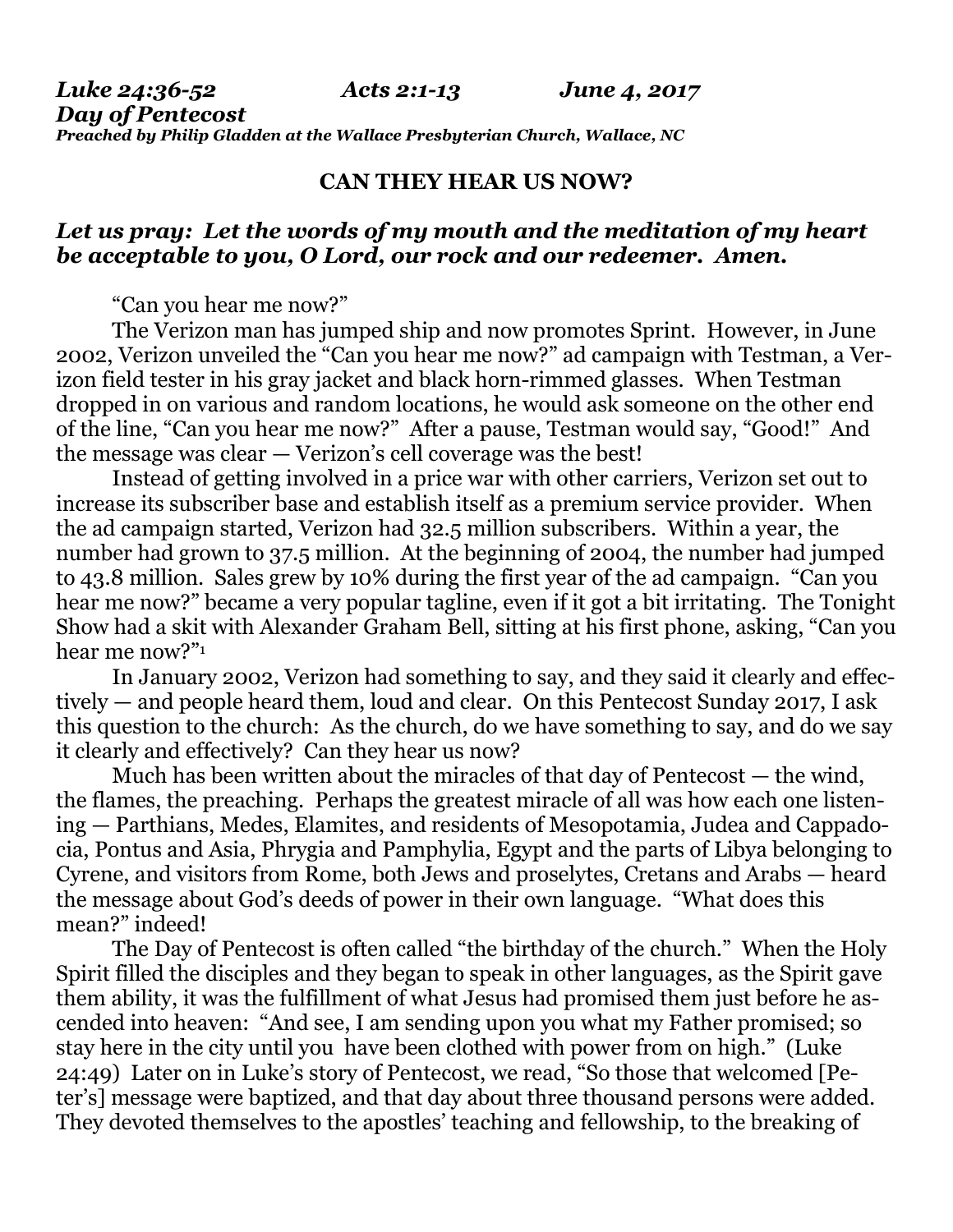bread and the prayers. . . All who believed were together and had all things in common; they would sell their possessions and goods and distribute the proceeds to all, as any had need. Day by day, as they spent much time together in the temple, they broke bread at home and ate their food with glad and generous hearts, praising God and having the goodwill of all the people. And day by day the Lord added to their number those who were being saved." (Acts 2:41-47)

Every once in a while, I hear or read someone say, "I wish the church today could be more like the New Testament church." Well, you can't get a much more original picture of the early church than what Luke reports in this second chapter of Acts. In her comments about this Pentecost story and the church, Margaret Aymer writes, "The Holy Spirit proves not to be a quiet, heavenly dove, but rather a violent force that blows the church into being. That church consists mainly of immigrants, people of different languages and cultures with different mother tongues. . . In the midst of the chaos of Pentecost rests an anchor. Everyone who calls on the name of the Lord shall be saved."2 Extending what she says about the power of the Holy Spirit in that very earliest church, Rev. Tom Long also talks about the gift of Pentecost. He calls it "the gift of something to say. The church stood up and spoke. The church was moved from silence to language. The church talked and the whole world heard the good news in its own language."<sup>3</sup>

In June 2012, the 220th General Assembly of the Presbyterian Church (U.S.A.) made a commitment and set a goal of establishing 1001 New Worshiping Communities in the United States by 2022. Notice the commitment was not to build 1001 new church buildings, but to establish 1001 new worshiping communities. The guiding principles of the 1001 Movement include:

seeking to make and form new disciples of Jesus Christ, to change and transform the world

\* to shift from an inward-focused, membership-maintenance model of church to a more outward, creative, and disciple-making model

\* to consider "How can we be the church in a new way?"

\* to proclaim the Gospel in word and deed, to help disciples with a vibrant faith go out to share with their friends, neighbors, and communities

\* to create communities of faith outside our standard models of church planting<sup>4</sup> As Tom Long said, on Pentecost the church moved out to where the people were — all sorts of people, who spoke many different languages. The church stood up and spoke. The church talked and the whole world (at least in Luke's list of nations) heard the good news in its own language. That's the vision of 1001 New Worshiping Communities.

It's striking to me what *didn't* happen on that day of Pentecost. The disciples didn't stay inside and share among themselves the wonderful thing that had just happened to them. The disciples *didn't* say, "If you want to hear what we have to say, come where we are." The disciples *didn't* speak in a language no one else could understand (maybe today we might call it "churchy" language that sounds foreign to folks who aren't accustomed to church?).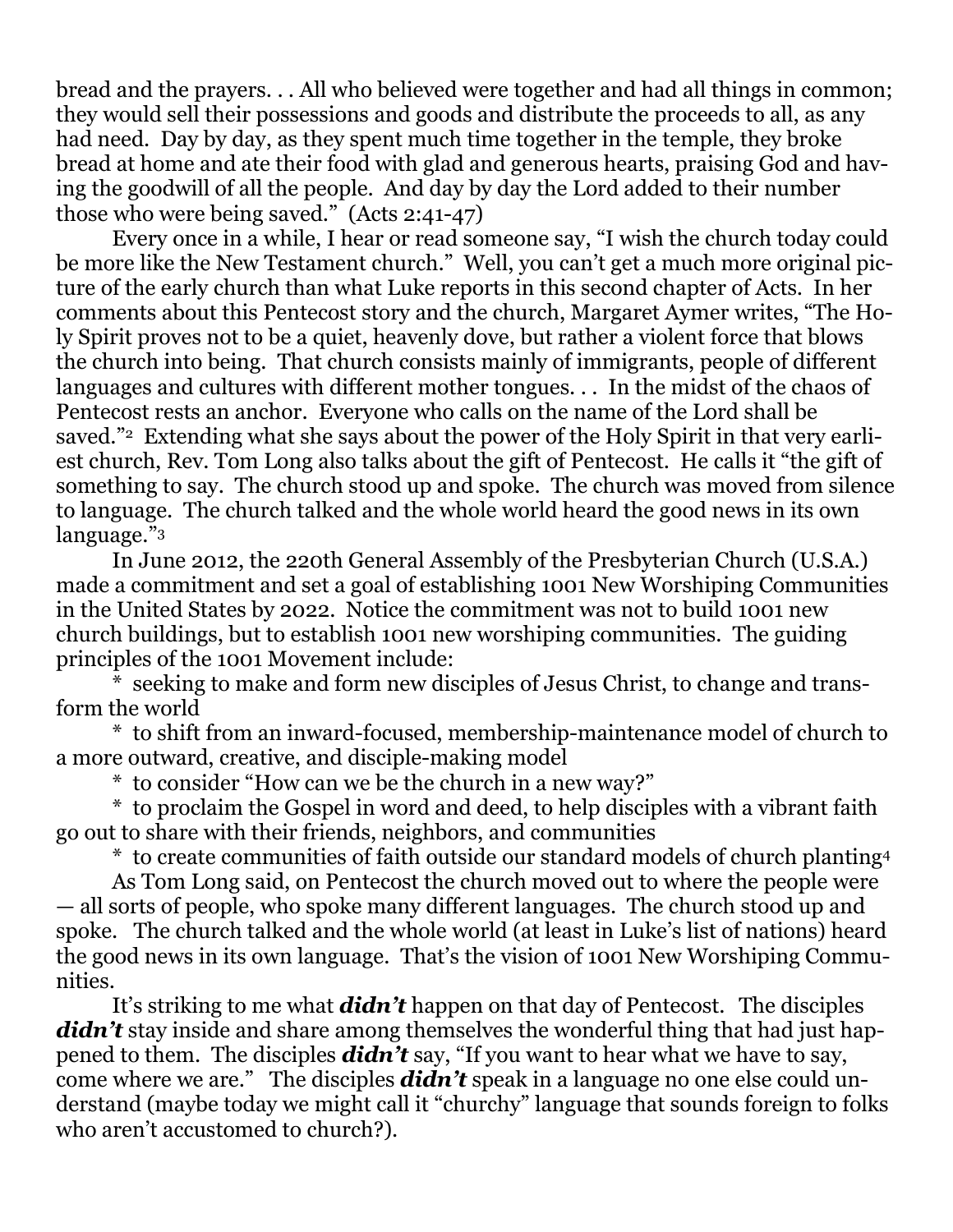During the summer of 1987, I spent eight hours a day in the seminary library trying to learn enough French and German to pass the GRE language exams and meet the doctoral committee's requirement. I remember the chairman of the graduate studies committee looking at my grade report, peering over his glasses, and saying, "I see you scored the minimum score." I said, "Yes, sir, and I met the requirement!"

According to its online support site, it will take you 120-150 hours to complete Levels 1-3 using the Rosetta Stone Language Learning system, and 200+ hours to complete Levels 1-5. The United States Foreign Service Institute predicts it will take you 480 hours to reach basic fluency in languages such as French, German, Italian, Portugese, Spanish, and a few others. If you want to be basically fluent in more difficult languages such as Arabic, Chinese, Japanese, and Korean, you will need to work for 720 hours.5 At Pentecost, the disciples began to speak in other languages right on the spot, when they were filled with the Holy Spirit. I wish I had been filled with the Holy Spirit like that in the library reading room during the summer of 1987!

That must have been an amazing sound experience! Apparently it got the crowd's attention, since they were bewildered, amazed, and astonished, and asked, "Are not all these who are speaking Galileans? And how is it that we hear, each of us in our own native language?" (Acts 2:6-7) Actually, the answer to that question is the same as the answer to the question, "How is it that the disciples were able to speak in other languages?" The Holy Spirit gave them ability.

The miracle of Pentecost that day was a miracle of speaking the Good News and a miracle of hearing about God's deeds of power. As strange and fascinating as the story is from a literal point of view, think about its meaning when we consider the "many other languages" as describing people in all of their many differences and varieties. In an interesting commentary article called "The Politics of Language," Amy Allen applies Luke's story of *that* day of Pentecost to our life in the church *today*. She writes, "And so, even if many other people *can* speak English or whatever the common language of your church may be, the call of the Gospel is not to settle for that. The call of the Gospel is to speak God's word of love in as many languages, in as many ways, with as much passion as there are stars in the sky. The miracle of Pentecost is that the Holy Spirit *comes*, the Holy Spirit speaks to us in our *native* language — the language of our dreams, and the Holy Spirit bolsters us to dream new dreams and engage in bigger realities because of this presence."<sup>6</sup>

As I was reading for this sermon, I came across a wonderfully challenging statement — "The church isn't the church is it stays indoors." I think that's another way of saying that the call and promise of Pentecost is for the church to speak the Gospel in a language that people can understand so that people can hear the Good News in a language they understand. I'm not necessarily — or even primarily — talking about English or Spanish or French or German or Arabic or Chinese or Korean. What I mean is, since we have something important to say about Jesus Christ, we need to trust that the Holy Spirit will give us the ability to "speak the right kind of language" so they can hear us now.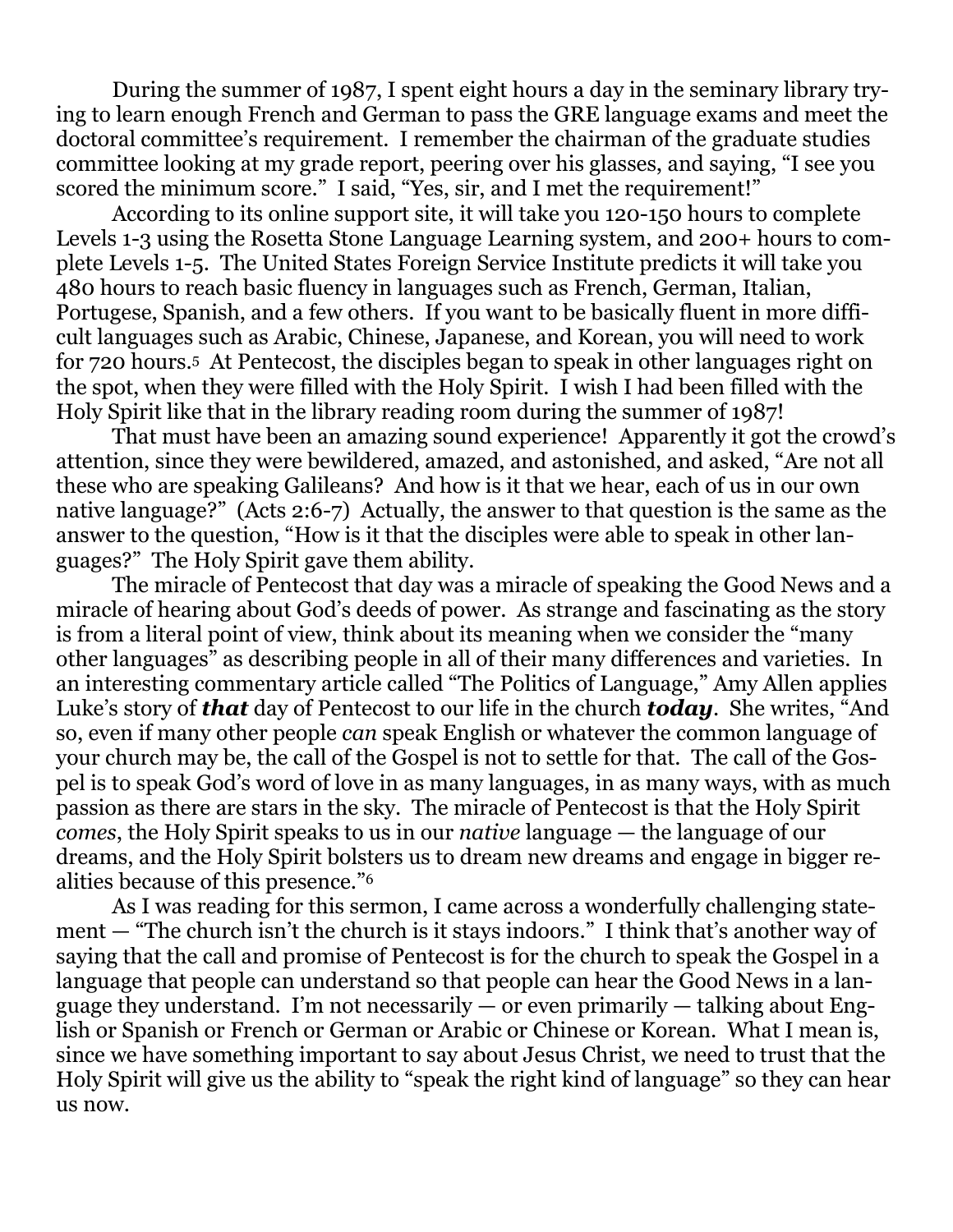The question, of course, is whether or not we want God's Holy Spirit blowing into our lives with that kind of power and presence and promise. Have you ever seen the movie *Chocolat*? As the movie begins, the narrator's voice says, "*Once upon a time, there was a quiet little village in the French countryside, whose people believed in Tranquilité — Tranquility. If you lived in this village, you understood what was expected of you. You knew your place in the scheme of things. And if you happened to forget, someone would help remind you. In this village, if you saw something you weren't supposed to see, you learned to look the other way. If perchance your hopes had been disappointed, you learned never to ask for more. So through good times and bad, famine and feast, the villagers held fast to their traditions. Until, one winter day, a sly wind blew in from the North.*"

The narrator speaks those words over scenes of the French villagers gathering for worship at the local church. In the tranquil setting of that little church, when the sly North wind blows the church doors open, everyone is startled. The mayor, Comte de Reynaud, who tends to all of the details of the church, is obviously irritated when the doors blow open. He stalks down the center aisle and, as he slams the doors shut against the wind, the narrator emphatically repeats, "Tranquility!"

Luke's picture of Pentecost is hardly one of tranquility. Instead, it's one of chaos, with the sound like the rush of a violent wind (someone in Bible study, "If trains had been invented then, Luke probably would have said, 'It sounded just like a freight train!') and divided tongues as of fire and the babble of other languages. But, in the midst of that Holy Spirit chaos, the church spoke and the people heard.

Can they hear us now? To answer that question, maybe we need to start by asking ourselves if we trust in and rely on God's Holy Spirit to help us say what needs to be said about Jesus Christ in ways people can hear the Good News. Or do people look at us in the church and say, along with Ralph Waldo Emerson, "Your actions speak so loudly, I can not hear what you are saying"?

Rev. Tom Long, renowned preacher and teacher of preachers, tells a story about being the minister in a church. Let him tell you:

"Many years ago, when I was the brand new pastor of a small church, I announced to my congregation one Sunday, 'Next Sunday morning at ten o'clock, I'm going to start a pastor's church school class on the basics of the Christian faith. If you are new to the faith, or if you would like a refresher course in the faith, I invite you to join me next Sunday at ten.'

"The next week, I went to my classroom expecting to greet a throng, and I was immediately disappointed. There were only three elementary school children, three little girls, waiting on me for the class. I tried to hide my disappointment and over the new few weeks to do the best I could to teach them about the Christian faith. The week before Pentecost Sunday, I said to them, 'Do you girls know what Pentecost is?'

"They didn't. So, I said, 'Well, Pentecost was when the church was seated in a circle and tongues of fire came down from heaven and landed on their heads and they spoke the gospel in all the languages of the world.'